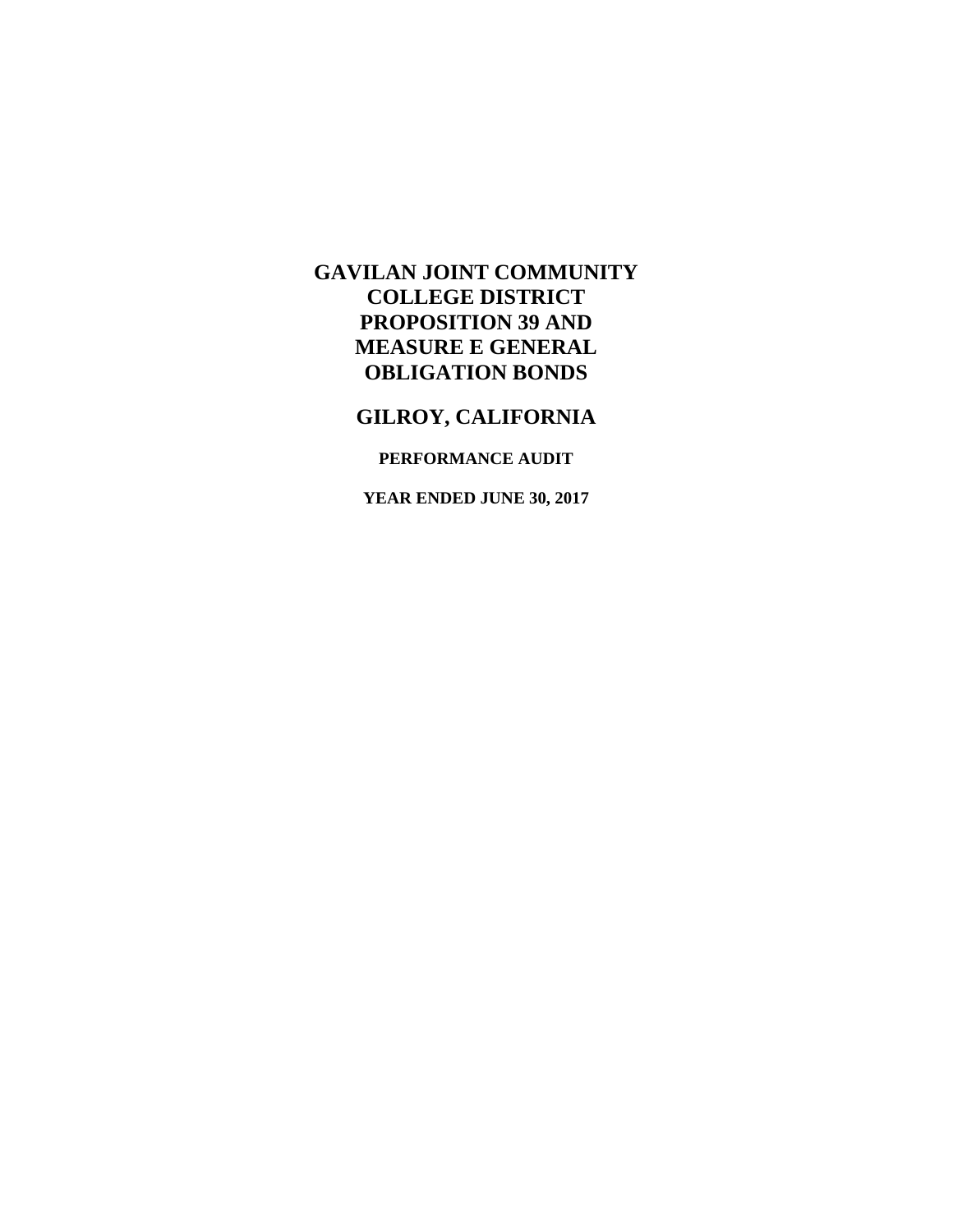## **TABLE OF CONTENTS JUNE 30, 2017**

|                                                | <b>PAGE</b>    |
|------------------------------------------------|----------------|
| <b>Independent Auditor's Report</b>            |                |
| Objectives                                     | $\overline{2}$ |
| Scope of the Audit                             | $\overline{2}$ |
| <b>Background Information</b>                  | $\overline{2}$ |
| <b>Procedures Performed</b>                    | $\overline{4}$ |
| Conclusion                                     | 5              |
| <b>Management Comments and Recommendations</b> | 5              |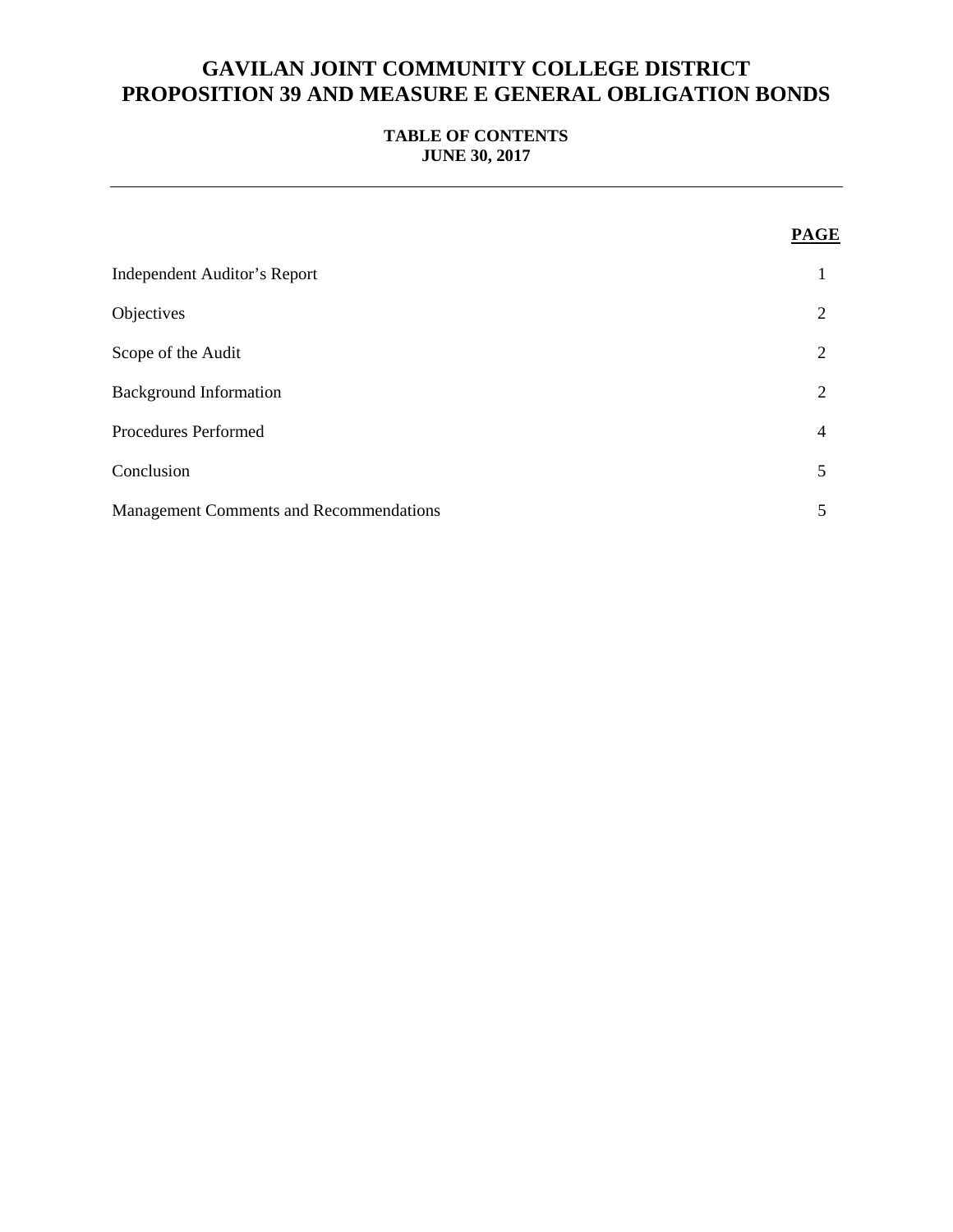

*Relax. We got this.*  $\alpha$ 

## **INDEPENDENT AUDITOR'S REPORT**

## **Bond Citizens' Oversight Committee and Board of Trustees Gavilan Joint Community College District Gilroy, California**

We have conducted a performance audit of the Gavilan Joint Community College District's (the District) Measure E General Obligation Bonds for the year ended June 30, 2017.

We conducted our performance audit in accordance with *Government Auditing Standards* issued by the Comptroller General of the United States. Those standards require that we plan and perform the audit to obtain sufficient, appropriate evidence to provide a reasonable basis for our conclusion based on our audit objectives. We believe that the evidence obtained provides a reasonable basis for the findings and conclusions based on our audit objectives.

Our audit was limited to the objectives listed on page 2 of this report, which includes determining the compliance with the performance requirements for the Proposition 39 Measure E General Obligation Bonds under the applicable provisions of Section  $1(b)(3)(C)$  of Article XIIIA of the California Constitution and Proposition 39 as they apply to the bonds and the net proceeds thereof. Management is responsible for the District's compliance with those requirements.

Solely to assist us in planning and performing our performance audit, we obtained an understanding of the internal controls of the District to determine if internal controls were adequate to help ensure the District's compliance with the requirements of Proposition 39, as specified by Section 1(b)(3)(C) of Article XIIIA of the California Constitution. Accordingly, we do not express any assurance on the internal controls.

The results of our tests indicated that, in all significant respects, the Gavilan Joint Community College District expended Measure E General Obligation Bond funds for the year ended June 30, 2017, only for the specific projects developed by the District's Board of Trustees and approved by the voters, in accordance with the requirements of Proposition 39, as specified by Section  $1(b)(3)(C)$  of Article XIIIA of the California Constitution.

Millert associates, en.

**GILBERT ASSOCIATES, INC. Sacramento, California** 

**December 20, 2017**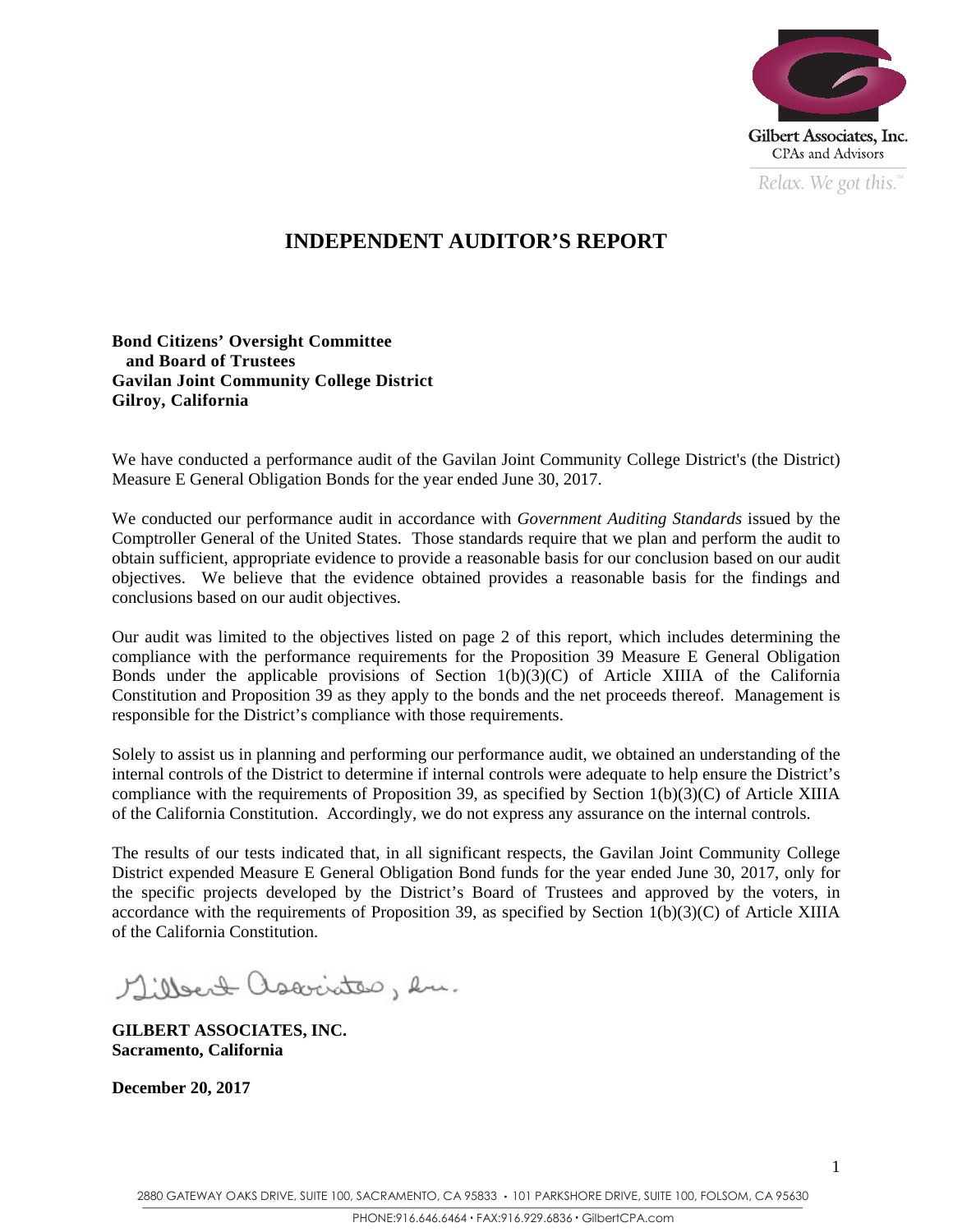## **PERFORMANCE AUDIT JUNE 30, 2017**

### **OBJECTIVES**

The objectives of our performance audit were to determine that the Gavilan Joint Community College District (District) expended Measure E General Obligation Bond funds for the year ended June 30, 2017, only for the purposes approved by the voters and only on the specific projects developed by the District's Board of Trustees, in accordance with the requirements of Proposition 39, as specified by Section 1(b)(3)(C) of Article XIIIA of the California Constitution.

#### **SCOPE OF THE AUDIT**

The District provided to us a list of all Measure E General Obligation Bond project expenditures for the year ended June 30, 2017 (the "List"), totaling \$5,706,289. The expenditures included all object and project codes associated with the Bond projects. The propriety of expenditures for capital projects and maintenance projects funded through other State or local funding sources were not included within the scope of our audit. Expenditures incurred subsequent to June 30, 2017, were not reviewed or included within the scope of our audit.

#### **BACKGROUND INFORMATION**

On November 7, 2000, California voters approved Proposition 39, the Smaller Classes, Safer Schools and Financial Accountability Act. Proposition 39 amended portions of the California Constitution to provide for the issuance of general obligation bonds by school districts, community colleges, and county offices of education "for the construction, reconstruction, rehabilitation or replacement of school facilities, including the furnishing and equipping of school facilities, or the acquisition or lease of real property for school facilities", upon approval by 55% of the electorate.

Education Code Section 15278 provides additional accountability measures:

- 1. A requirement that the school district or community college establish and appoint members to an independent citizens' oversight committee.
- 2. A requirement that the school district expend bond funds only for the purposes described in Section 1 (b)(3) of Article XIIIA of the California Constitution, and ensuring that no funds are used for any teacher or administrative salaries or other school operating expenses.
- 3. A requirement to conduct an annual independent performance audit required by Section 1 (b)(3)(C) of Article XIIIA of the California Constitution.
- 4. A requirement to conduct an annual independent financial audit required by Section 1 (b)(3)(D) of Article XIIIA of the California Constitution.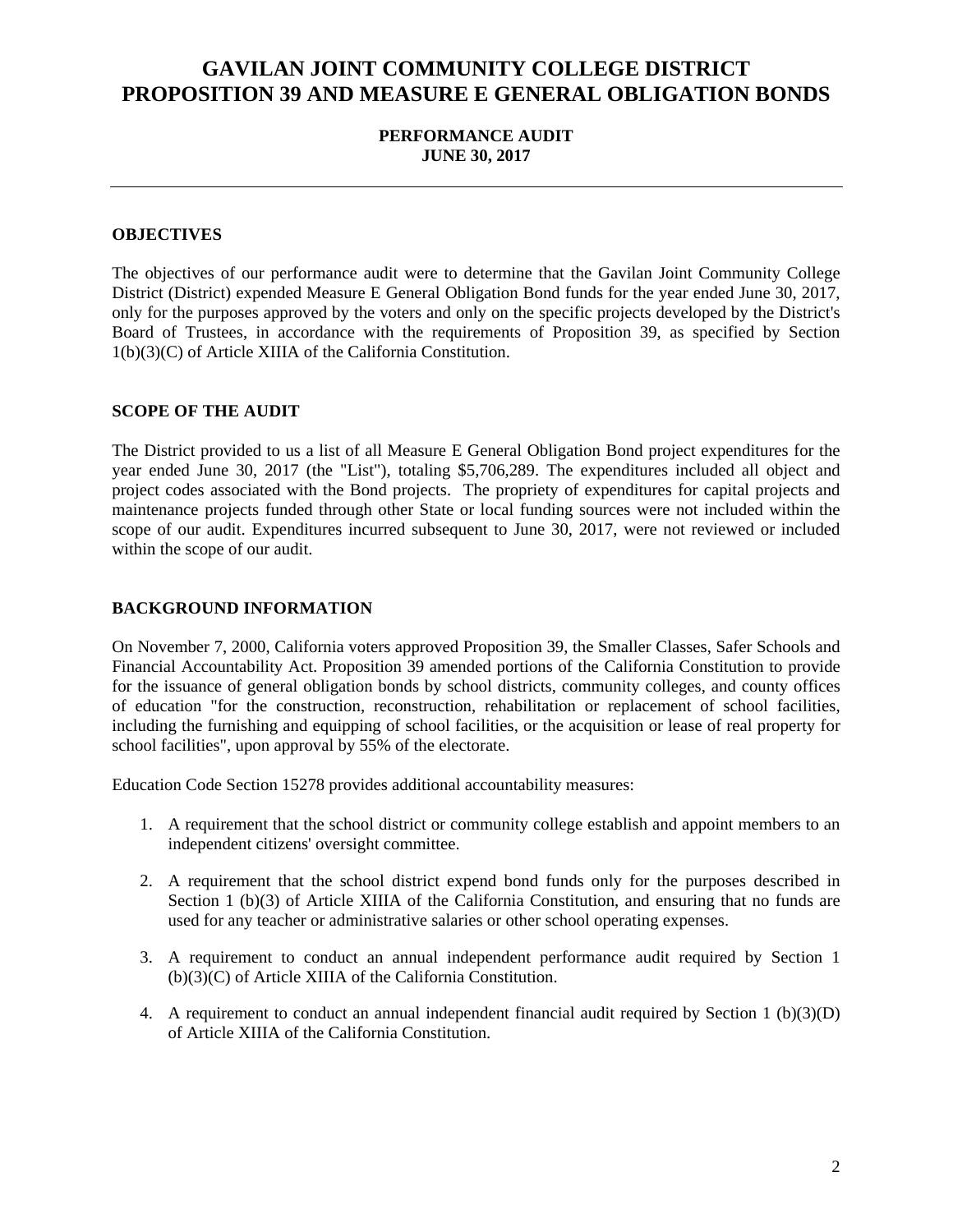### **PERFORMANCE AUDIT JUNE 30, 2017**

On March 2, 2004, the electorate of the Gavilan Joint Community College District approved the \$108 million Measure E General Obligation Bonds, with greater than 55% of the votes in favor. The summarized text of the ballot language was as follows:

*"To prepare students for jobs/four-year colleges, accommodate increasing enrollment and upgrade Gavilan College campuses in Gilroy, San Benito and the Morgan Hill area by: Improving fire safety and security; Upgrading plumbing/sewer systems; Upgrading wiring for computer technology; Repairing, acquiring, constructing, equipping classrooms, buildings, libraries and sites, shall Gavilan Joint Community College District issue \$108,000,000 in bonds at legal rates with citizen oversight, guaranteed annual audits, no money for administrators' salaries?"* 

Following is the Measure E Bond Projects listing:

- Planning Main campus, Coyote Valley Education Center, and Hollister Education Center
- Land Acquisition Coyote Valley, San Benito
- Physical Education Building
- Library/TV Studio Buildings
- Administration/Student Services Building
- Water Treatment System
- GECA Relocation
- Student Center Beam Replacement
- South County Airport Development
- Electrical Service Loop
- HVAC Control Replacement
- Demolition Projects
- Interim Housing Swing Space
- Infrastructure
- Science Complex: Life Science, Physical Science, and Math
- Humanities, Art and Music Buildings
- Cosmetology and Business Buildings
- Security and Maintenance Building
- Social Science Building
- Occupational Education Building (renamed Multi-Purpose)
- Cafeteria Renovation & HVAC
- Parking Lots/Campus Lighting
- Technology/ERP
- Computer/Phone System
- Tennis Courts
- Existing Well Replacement

In June 2004, the District issued \$29,170,000 of General Obligation Bonds, 2004 Series A, and \$830,000 of General Obligation Bonds, 2004 Series B. The Bonds were issued to finance the construction and modernization of District facilities and to refund certain lease obligations. In April 2012, the District refunded \$22,770,000 of the 2004 Series A General Obligation Bonds through the issuance of the 2012 Series A and Series B General Obligation Refunding Bonds. The Refunding Bonds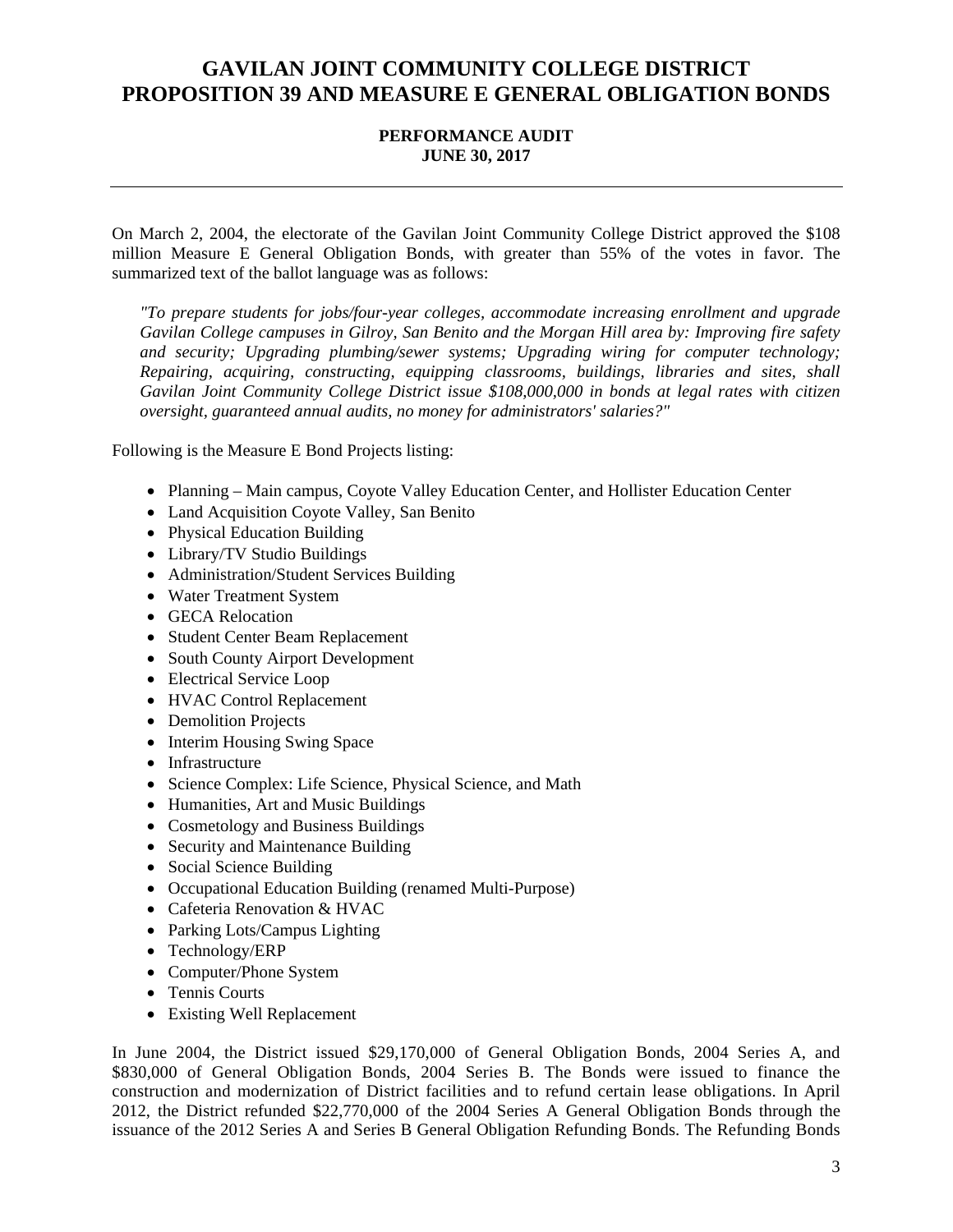### **PERFORMANCE AUDIT JUNE 30, 2017**

mature through August 2024 and August 2028, respectively, and bear interest at rates ranging from 2.000% to 5.000%. The remaining 2004 Series A Bonds mature through 2028 and bear interest at rates ranging from 2.000% to 5.375%. The 2004 Series B Bonds matured on August 1, 2006.

In December 2007, the District issued \$50,000,000 of General Obligation Bonds, 2004 Series C. The Bonds were issued to finance the construction and modernization of District facilities, the acquisition of equipment, and to pay the costs of issuance associated with the Bonds. The Bonds mature through 2032 and bear interest at rates ranging from 4.000% to 5.000%. In August 2015, the District refunded \$45,485,000 of the 2004 Series C General Obligation Bonds through the issuance of the 2015 Series C General Obligation Refunding Bonds. The Refunding Bonds mature through August 2032, and bear interest at rates ranging from 3.000% to 5.000%. The remaining 2004 Series C Bonds mature through August 2018 and bear an interest rate of 4.000%.

In May 2011, the District issued \$28,000,000 of General Obligation Bonds, 2004 Series D. The Bonds were issued to finance the construction and modernization of District facilities, the acquisition of equipment, and to pay the costs of issuance associated with the Bonds. The Bonds mature through August 2035 and bear interest at rates ranging from 2.000% to 5.750%.

The financial activity related to the use of the proceeds of the Measure E General Obligation Bonds is recorded in the District's Financial Activity Report for Fund 600 (Measure E Construction Bond Fund) in the District's financial statements. The District has established a separate debt service fund to account for the collection and remittance of bond principal and interest payments. Additional information on the bonds' payment schedules can be found in the District's financial statements.

### **PROCEDURES PERFORMED**

We obtained the Measure E Construction Bond Fund general ledger and the project expenditure detail reports prepared by the District for the fiscal year ended June 30, 2017. Within the year audited, we obtained the actual invoices and other supporting documentation for a sample of expenditures to ensure compliance with Proposition 39 and Measure E General Obligation Bond funding. We performed the following procedures:

- We reviewed the list of projects being performed to verify that the list of intended projects is consistent with the District's Measure E Bond Projects Listing.
- We verified that the District created the required capital outlay fund in order to account for the bond proceeds and expenditures, and that proceeds from the sale of the bonds were deposited in this fund.
- We selected a sample of expenditures in the fiscal year ended June 30, 2017, and reviewed supporting documentation to ensure that funds were properly expended on the specific projects outlined on the publicized list and met the requirements for bidding, if applicable.
- We verified that funds were used for the construction, acquisition, furnishing, and equipping of District facilities, and we verified that funding was not used for salaries of school administrators or other operating expenses of the District.